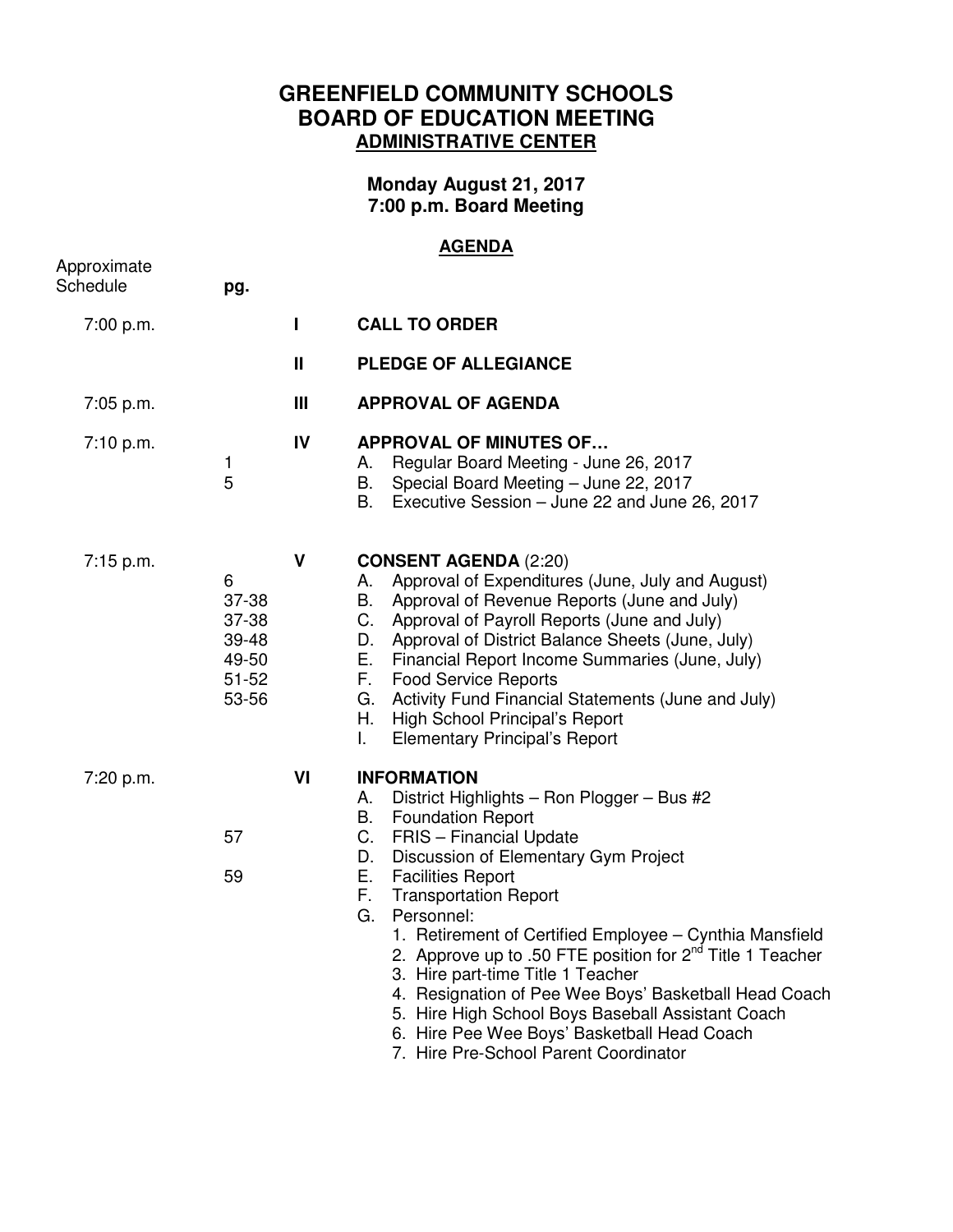|             | 60<br>61<br>63<br>64 |     | Insurance Committee Report<br>Н.<br>Board Policies Information Only - 2:210, 2:260, 6:80<br>L.<br>FY 17 Tentative Budget Placed on Review for 30 Days<br>J.<br>ROE Mentoring Program for New Principals<br>Κ.<br><b>IDEA Determination</b><br>L.<br><b>Fitness Center Volunteers</b><br>М.<br><b>Prevailing Wage Ordinance</b><br>N. |
|-------------|----------------------|-----|--------------------------------------------------------------------------------------------------------------------------------------------------------------------------------------------------------------------------------------------------------------------------------------------------------------------------------------|
| 8:00 p.m.   |                      | VII | <b>OPPORTUNITY FOR CITIZENS TO SPEAK</b>                                                                                                                                                                                                                                                                                             |
| $8:05$ p.m. |                      | VII | <b>Executive Session</b><br>For the purpose of considering the appointment, employment,<br>А.<br>compensation, discipline, performance, or dismissal of specific<br>employees or any other issues that may be properly considered under<br>executive session rules.                                                                  |
| 8:30 p.m.   |                      | IX  | <b>ACTION ITEMS</b>                                                                                                                                                                                                                                                                                                                  |
|             | 72                   |     | Personnel:<br>А.<br>1. Accept Retirement of Certified Employee - Cynthia Mansfield                                                                                                                                                                                                                                                   |
|             | 73                   |     | 2. Approve up to .50 FTE position for 2 <sup>nd</sup> Title 1 Teacher<br>3. Consideration and action to hire Part-time Title 1 Teacher-<br><b>Kendra McEvers</b>                                                                                                                                                                     |
|             | 74                   |     | 4. Accept Resignation of Pee Wee Boys' Basketball Head Coach<br><b>Jacob McEvers</b>                                                                                                                                                                                                                                                 |
|             | 75                   |     | 5. Consideration and action to hire High School Baseball Asst<br>Coach - Jacob McEvers                                                                                                                                                                                                                                               |
|             | 76                   |     | 6. Consideration and action to hire Pee Wee Boys' Basketball<br>Head Coach - Tony Albrecht                                                                                                                                                                                                                                           |
|             | 77                   |     | 7. Consideration and action to hire Pre-School Parent<br>Coordinator - Cynthia Mansfield                                                                                                                                                                                                                                             |
|             |                      |     | Set Non-union salaries for 2017-2018<br>В.<br>C.<br>Authorize Superintendent to Publish Notice and Set Date of<br>9/18/2017 for Budget Hearing at 6:45 p.m.<br>Consideration and action upon Facilities Report<br>D.                                                                                                                 |
|             | 60                   |     | Consideration and action upon Transportation Report<br>c.<br>Consideration and action upon Insurance Committee Report<br>F.<br>Consideration and action to close Executive Session meeting<br>G.<br>minutes up to June 26, 2017.                                                                                                     |
|             | 61                   |     | Consideration and action upon ROE Mentoring Program for New<br>Н.<br>Principals                                                                                                                                                                                                                                                      |
|             | 64                   |     | Consideration and action upon revised Prevailing Wage Ordinance<br>L.                                                                                                                                                                                                                                                                |
| 9:00 p.m.   |                      | X   | <b>CORRESPONDENCE</b>                                                                                                                                                                                                                                                                                                                |